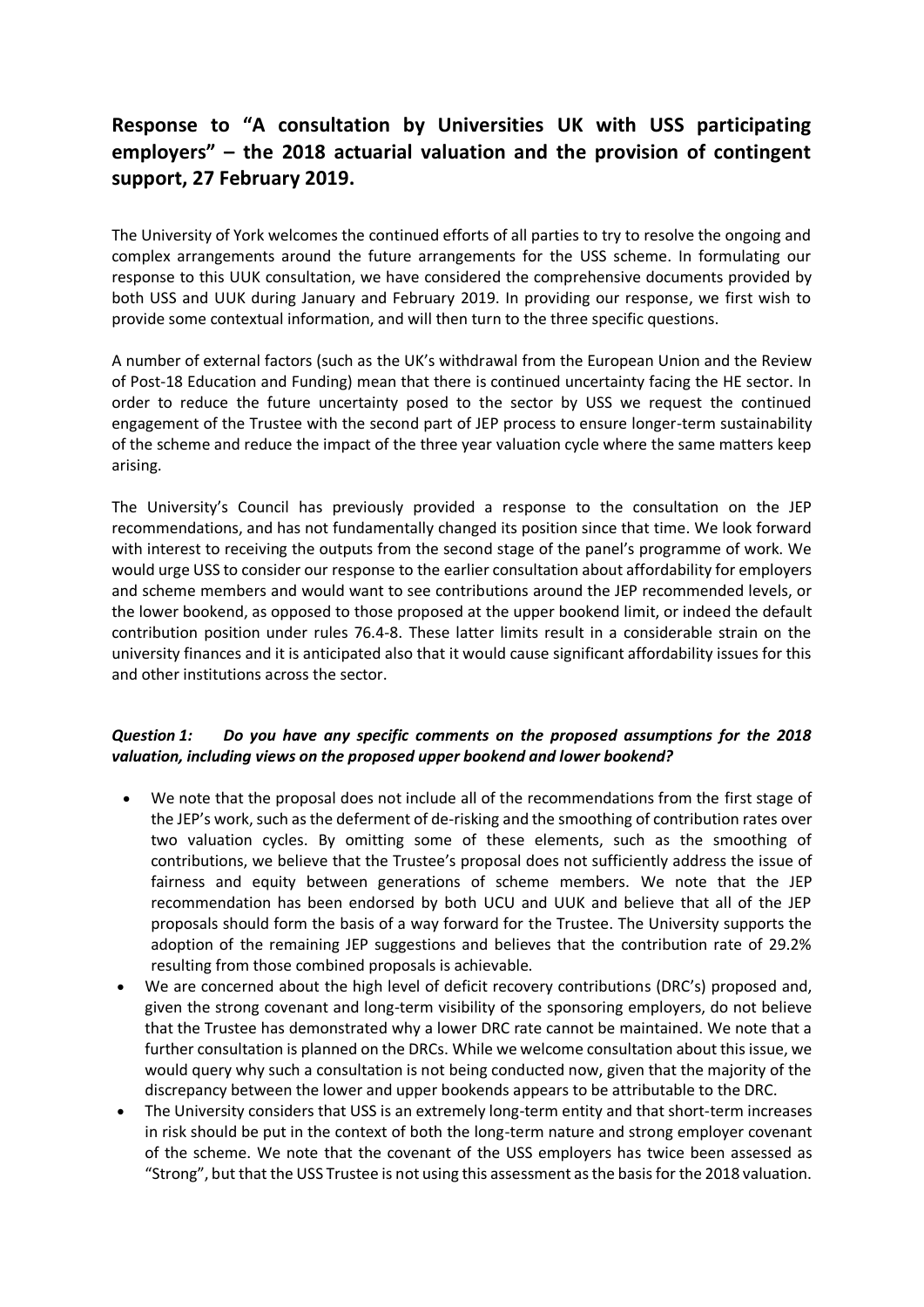Our understanding is that USS has instead based the 2018 valuation on an employer covenant which seeks to eliminate the DRC in circa 11 years, whereas using a "Strong" covenant would suggest a longer recovery period, e.g. 14 to 17 years, and we are concerned that this will have had an unnecessarily negative impact on the 2018 valuation.

- The University has significant concerns over the influence of Test 1 and the way that it has been adopted by the Trustee. Test 1 is not required by legislation and the University feels that aiming to be close to self-sufficiency is an arbitrary target which is not relevant for a scheme that is open to accrual and new entrants. The JEP also noted that Test 1 has a disproportionate impact on the valuation result and proposed that this should be reviewed as part of the second phase of their work.
- The University is not entirely persuaded that contingent contributions are required in order to support a contribution rate at a level below the Upper Bookend. The first stage of the JEP's work recommended reasonable changes to the assumptions and methodology that would reduce the contribution requirement to an acceptable level without requiring contingent contributions. However the University supports UUK's proposal in response to the USS key principles for contingent contributions in the interests of supporting a way forward for the sector.
- In the event that contingent contributions were to be introduced, these would need to be equally applicable to all participating institutions and carefully constructed to ensure that they were not inadvertently triggered by the normal degree of fluctuation in the funding position which the Trustee's own figures demonstrate. We are also concerned about the operational difficulties that implementing contingent contributions would create, such as consulting members and the costs involved in administering these changes. We would ask for a commitment from the Trustee to underwrite the costs involved in consulting with members about the implementation of contingent contributions.
- We note that if the USS Trustee accepts the AON proposal, the possibility of contingent contributions rising above Section 76 4-8 levels would be removed. However, in the absence of a further consultation, if this is not accepted by the Trustee, we remain firmly of the view that any contingent contributions should not exceed the default position currently in place.
- As per the University's consultation response of October 2018, we continue to support the costsharing model between USS members and their institutions. The University expects that this same cost-sharing principle would be applied to any contingent contributions rebate. This brings with it some challenges as increases in contingent contributions may result in the need to consult with members on each occasion. It would however be inequitable for members not to share in the benefits of the rebate. This re-emphasises the need that any increases should be exceptional, rather than part of business as usual.
- Recognising the additional burden that extra contributions would place upon employers and members, sufficient notice would need to be given before additional contributions should be payable to allow members to be consulted and employers to manage their financial position to accommodate the higher contributions, as well as to give the JNC time to consider any alternative courses of action.
- We note that the administration costs reported by the Trustee in its 2018 accounts were higher than the given benchmark, with the cost of £79 per member being £29 per member higher than the peer group average. Given the significant financial strain that contingent contributions will place on members and employers, we would ask for a greater commitment and demonstrable improvement from USS to generating efficiencies, thereby lowering the administration costs in line with the benchmarks, before any contingent contributions are implemented.